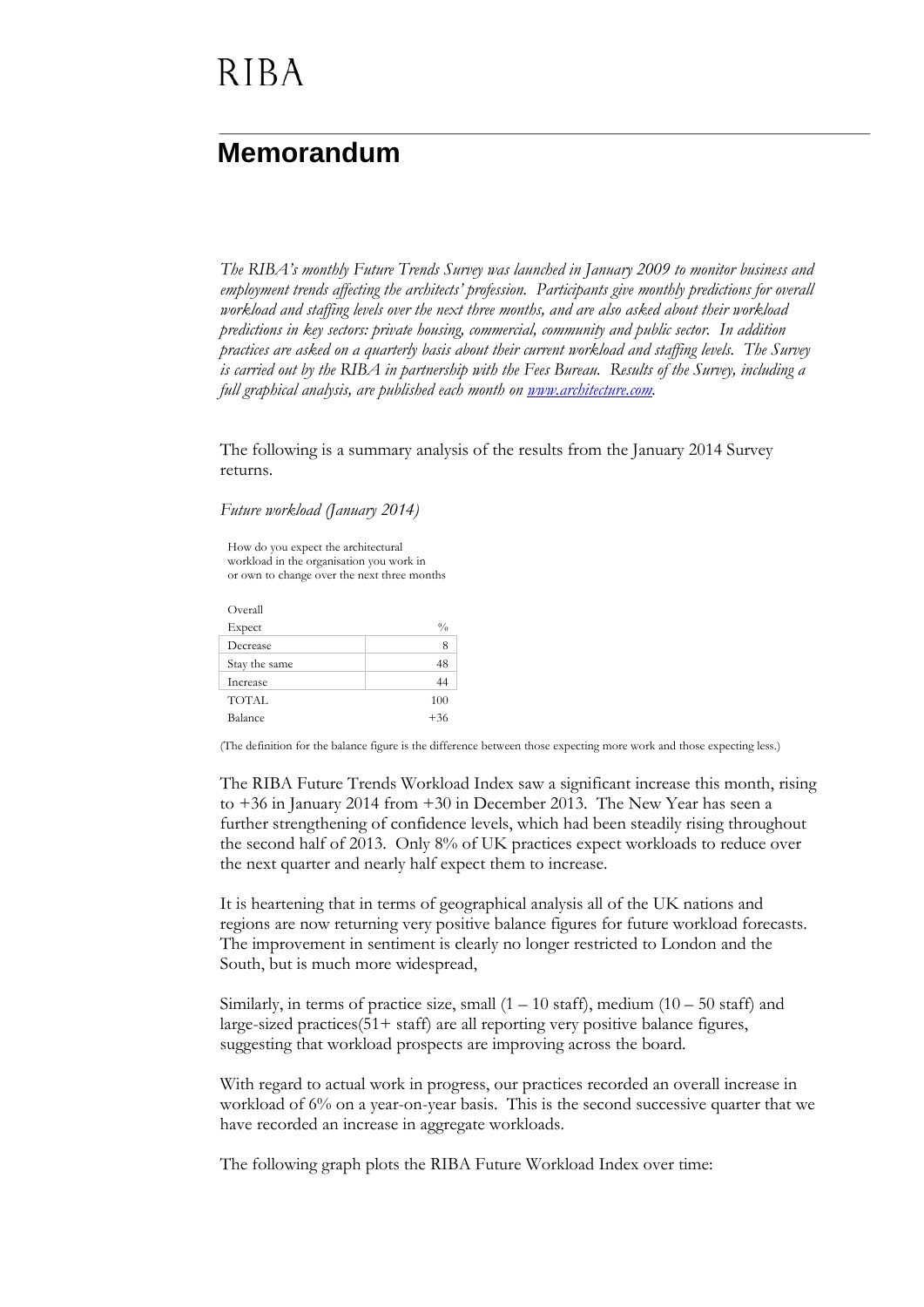#### **Memorandum**



In terms of sector analysis, all our key sectors saw an improvement in confidence levels this month. The private housing sector workload forecast remains the most buoyant, increasing to +35 in January 2013 from +31 in December 2013. The commercial sector workload forecast rose to  $+15$  this month, up from  $+11$  last month. The community sector workload forecast also saw a solid increase to +10 in January 2014 from +4 in December 2013.

Our public sector workload forecast stands at +4, perhaps indicating that whilst public sector activity remains depressed there is at least a return to some stability in the public sector pipeline.

It does appear that the current growth is largely being driven by a widespread strengthening of the private housing sector across the UK and a pick-up in commercial projects in London and the South of England and the Midlands and East Anglia.

The following graph tracks the sector predictions in the RIBA Future Trends Survey over time: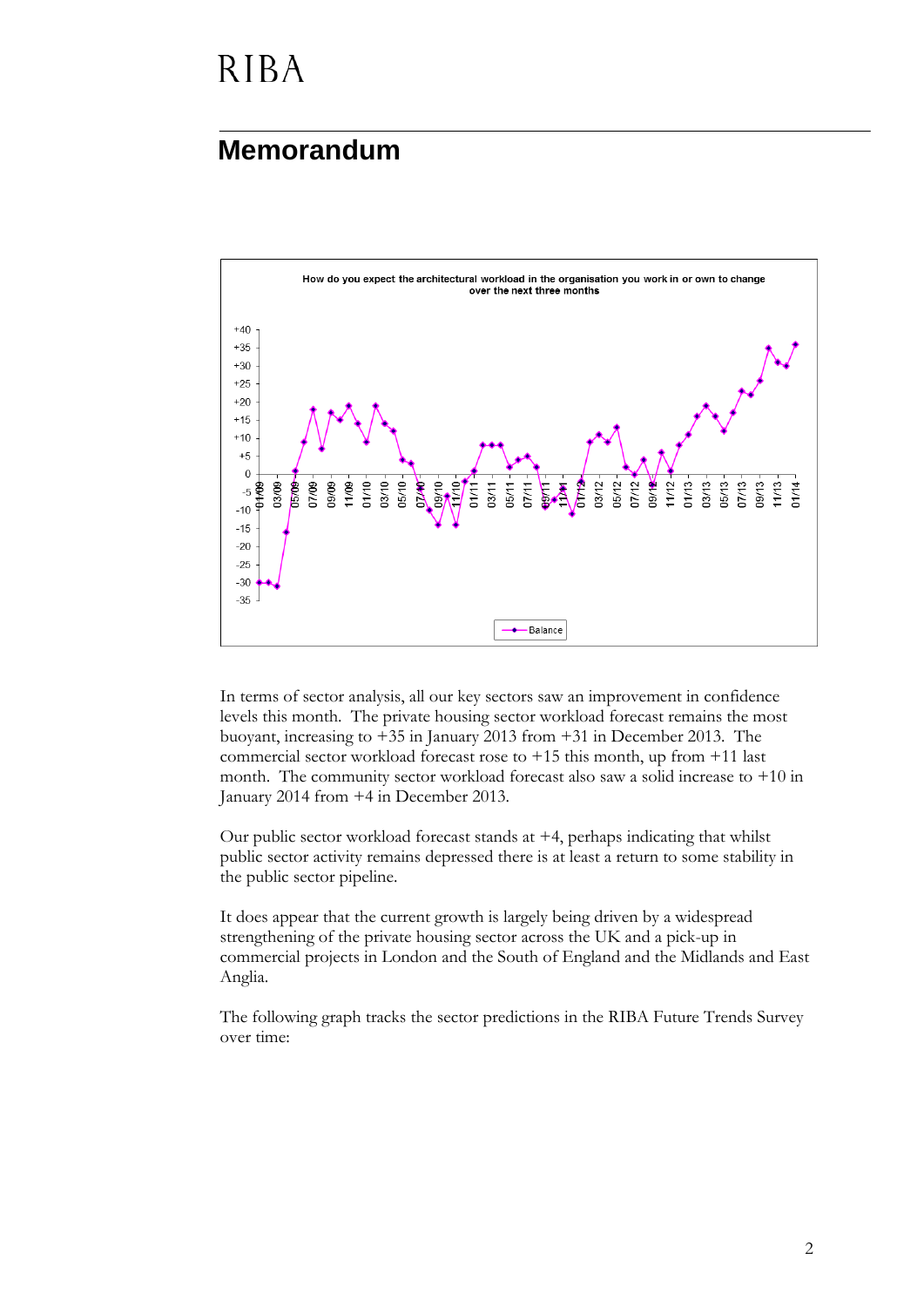#### **Memorandum**



*Future staffing levels (January 2014)*

How do you think the number of permanent architectural staff employed in your organisation will change over the next three months?

| Permanent Staff |      |
|-----------------|------|
| Decrease        |      |
| Stay the same   | 80   |
| Increase        | 13   |
| TOTAL           | 100  |
| Balance         | $+6$ |

(The definition for the balance figure is the difference between those expecting to employ more permanent staff in the next three months and those expecting to employ fewer.)

The RIBA Future Trends Staffing Index was unchanged this month, standing at +6 in January 2014, with the majority of practices expecting their staffing levels to stay the same during the next quarter. Medium-sized practices  $(11 - 50 \text{ staff})$  remain the most optimistic this month about their ability to sustain higher staffing levels in the medium term, returning a balance figure of +21.

Although the RIBA Future Trends Staffing Index has been in positive territory for some time, this has not yet been reflected in an increase in actual staffing levels, which our practices report to be static on aggregate on a year-on-year basis.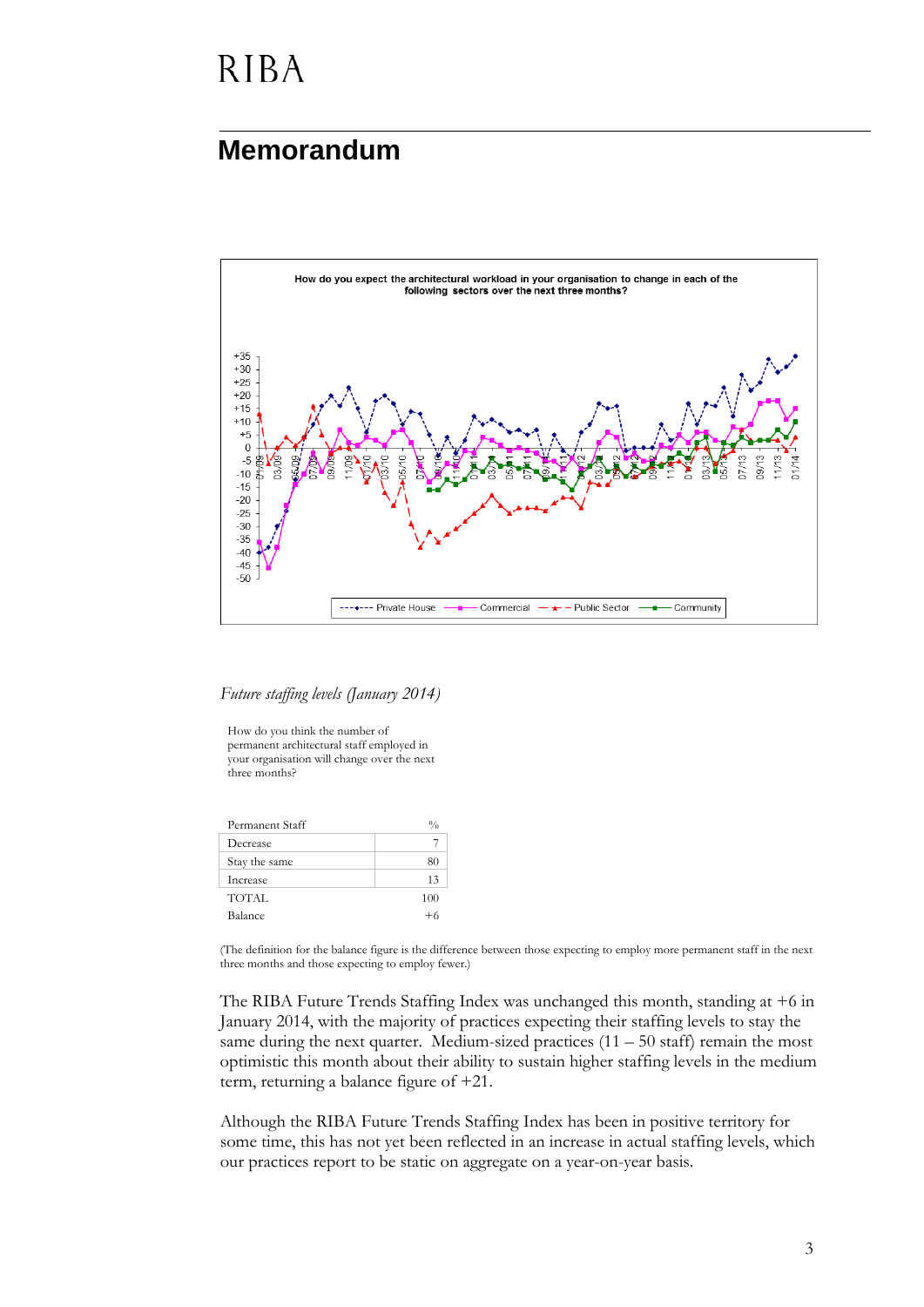#### **Memorandum**

In December 2013, the percentage of our respondents reporting that they had personally been under-employed in the last month increased by one percentage point to 18%. This would suggest that although the amount of spare capacity within the architects' profession is gradually reducing, overall productivity remains below potential at present.

The following graph plots the RIBA Future Trends Staffing Index over time:



Anecdotal commentary received continues to paint a picture of a widespread pick up in the level of enquiries and new commissions, but in the context of a market which remains fiercely competitive with significant pressure on feel levels. There is some evidence of a little bit of emerging inflation in tender prices received from contractors for building works.

Paul Chappell (Manager of RIBA Appointments) reports that he has noticed a very strong start to recruitment in 2014. This has resulted in an 89% increase in the number of architectural jobs advertised on RIBA Appointments during January compared to last year and in particular demand are experienced Part 2 Assistants and recently qualified Architects who have taken UK projects from start through to completion. After a number of years of static salaries, for people with the right experience 2014 may well be a more positive year.

*The RIBA Future Trends Survey is based on a representative sample of the range of different practice sizes and geographical locations which enables analysis of the trends in sectors, size groups and by nation and region. A total of 219 practices took part in the Survey in January 2014. The*